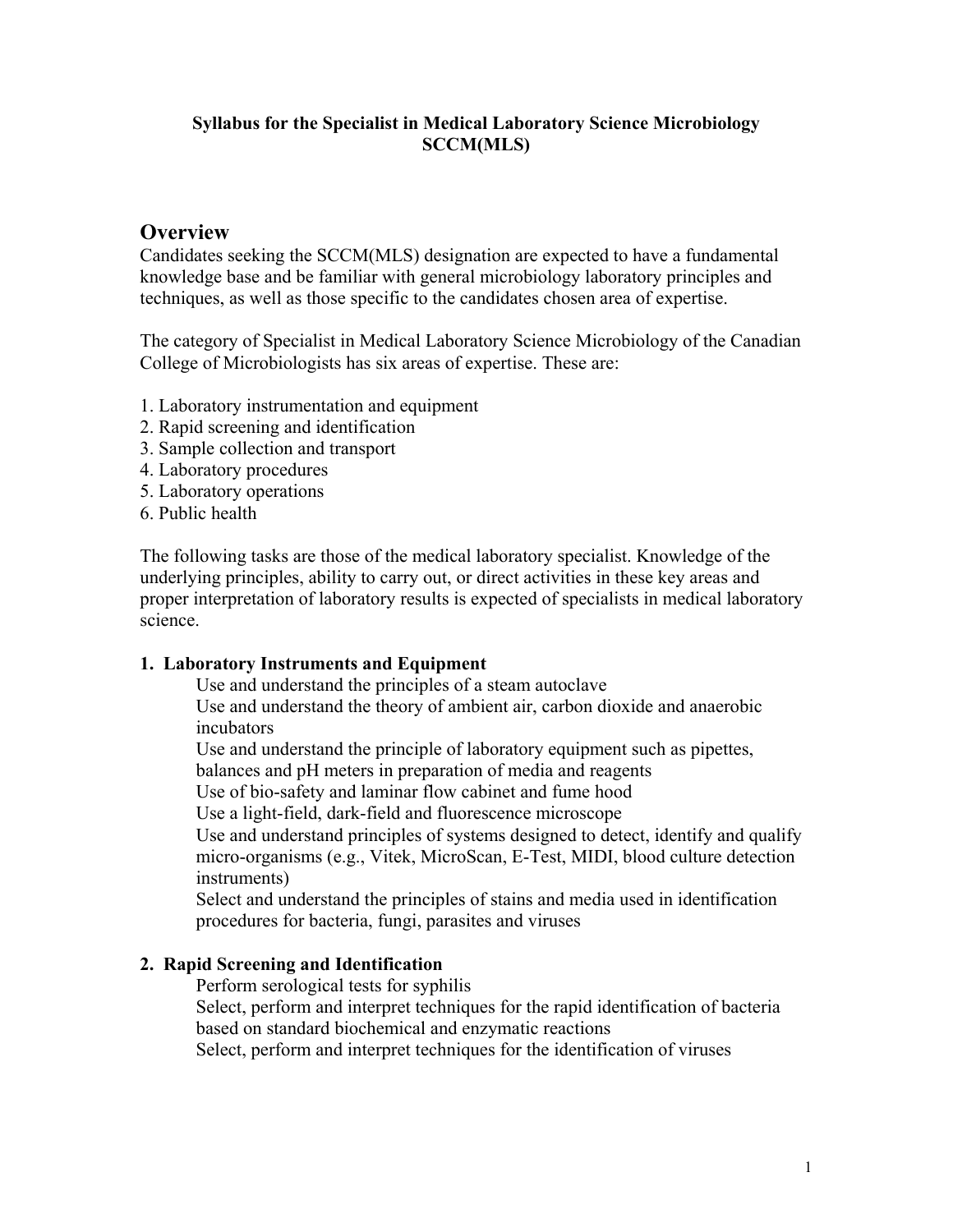Generate and interpret results of immunological procedures or tests such as agglutination, enzyme immunoassay, enzyme detection and fluorescent antibody (FA)

Understand theory and application of PCR, DNA probes and pulse-field gel electrophoresis

Know the capsular types of organisms that are of Public Health significance, e.g., *Neisseria meningitidis* Group C, *Haemophilus influenzae b* 

#### **3. Sample Collection and Transport**

Select appropriate methods for collection, transport and storage of specimens Select appropriate test procedures and media for the type of specimen received Select appropriate incubation conditions for the type of specimen received

#### **4. Laboratory Procedures**

Isolate and identify the following: Aerobic, gram-positive bacilli *Bacteroides* and other gram-negative anaerobic bacilli *Clostridium, Propionibacterium* or other gram-positive anaerobic bacteria *Chlamydia*, *Mycoplasma* and *Ureaplasma Salmonella*, *Shigella*, *Yersinia* and *E. coli* from enteric specimens *Enterobacteriaceae Pasteurella*, *Francisella, Brucella*, *Legionella* and *Bordetella Haemophilus*  Mycobacteria *Neiserria* and *Moraxella Nocardia, Streptomyces* or *Actinomyces Pseudomonas Staphylococcus Streptococcus* and *Enterococcus* Corynebacterium *Vibrio* and *Aeromonas Campylobacter* and *Helicobacter* Agents of superficial, cutaneous, subcutaneous and dermatophyte mycoses Dimorphic fungi Opportunistic fungi Intestinal, urogenital protozoa Blood and tissue protozoa Intestinal and tissue helminths Correlate arthropod vectors and modes of transmission with infectious agents Know basic cell culture techniques for virus isolation and identification Know the principles of and how to perform antibiotic susceptibility assays (e.g., broth and agar dilution, disc diffusion, E-Test) Have a working knowledge of the more common type of antibiotic resistant organisms (AROs)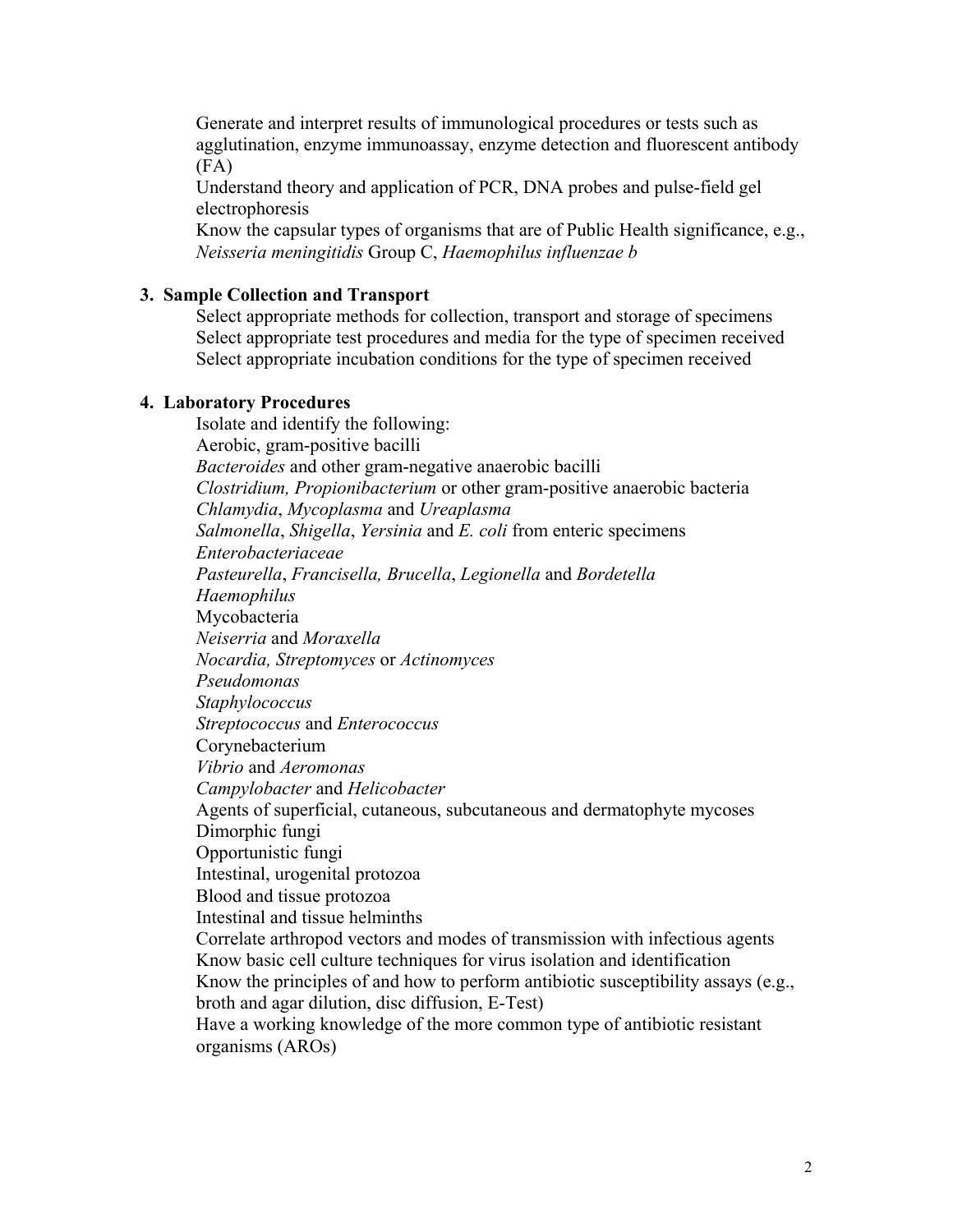#### **5. Laboratory Operations**

Use appropriate safety equipment and devices

Use appropriate work practices to reduce the risk of acquiring laboratory infections

Understand and know the principles of WHMIS

Know procedures to monitor quality of media reagents, equipment and test methodologies

Monitor and evaluate test results and data for accuracy and recognize aberrant results using manual or computer database systems

Know the differences between a level II and a level III laboratory

### **6. Public Health**

Know the modes of transmission and the symptoms of disease caused by organisms that pose a threat to public health

Know the general procedures for notifying the public health authorities of reportable diseases in the province of practice

Know how to contain and dispose of infectious material in the community Know the agents that can be responsible for the following outbreak types:

Enteric/Food Respiratory Sexual

Have a working knowledge of which organisms are level II, III and IV Have a working knowledge of where the agents that are classified as level III in Canada occur

## **Example questions.**

Usually about 70 questions of the type shown below are asked.

- 1. Which of the following descriptions best fits a typical strain of *Pseudomonas aeruginosa*?
	- a. motile, aerogenic, non-lactose fermenting, citrate negative
	- b. non-motile, aerogenic, lactose fermenting mucoid colony
	- c. motile, anaerogenic, non-lactose fermenting, indole positive
	- d. motile, aerogenic, lactose fermenting, indole positive
- 2. Which of the following is not considered an agent of sexually transmitted disease in Canada:
	- *a. Neisseria gonorrhoeae*
	- *b. Gardenella vaginalis*
	- *c. Chlamydia trachomatis*
	- *d. Ureaplasma urealyticum*
	- e. HIV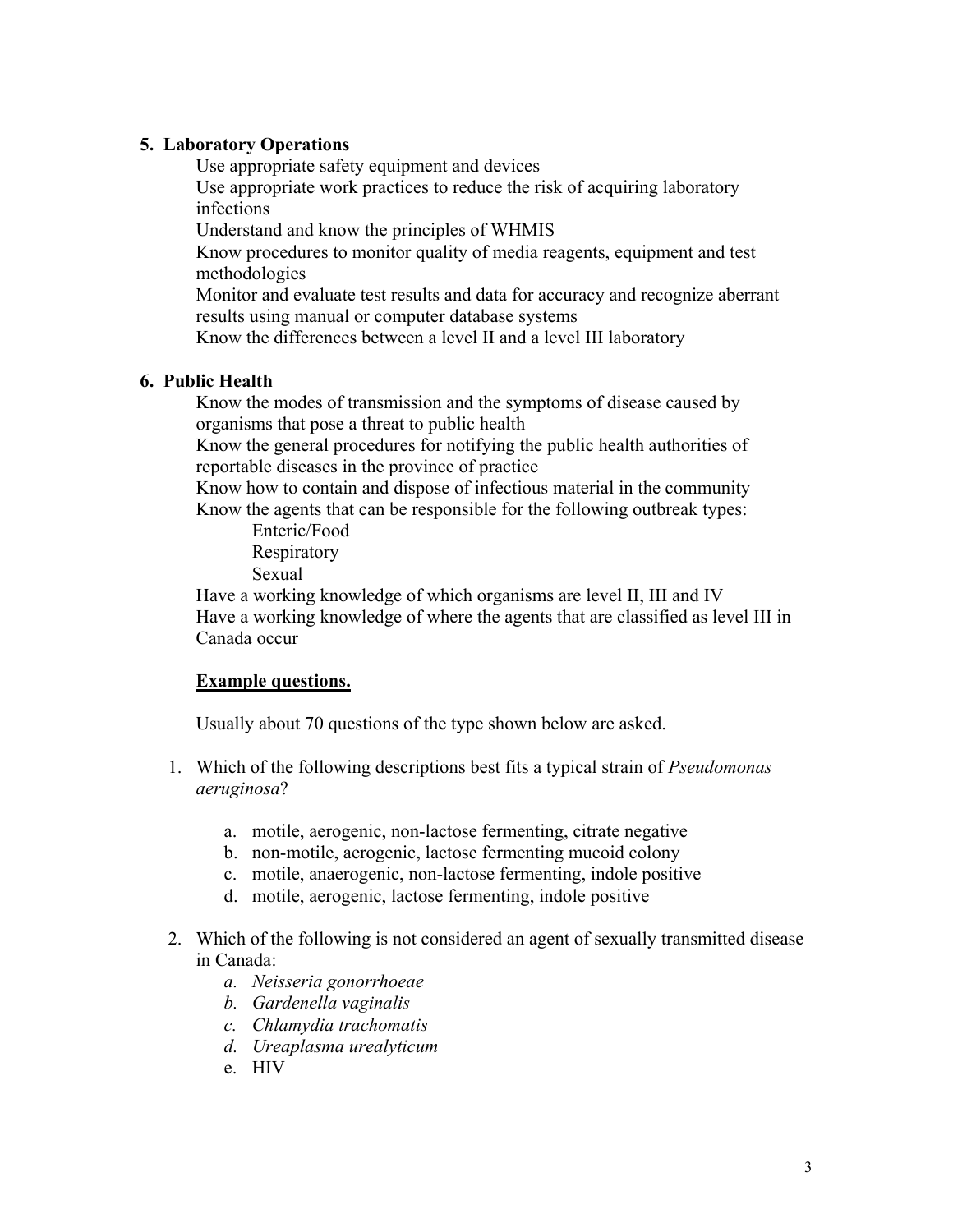Usually 9 or more of the following types of questions given below.

**3.** *Neisseria meningtidis and Neisseria gonorrhoeaea* may cause invasive disease. Compare and contrast these pathogens in terms of the following:

- a. Their methods of laboratory detection.
- b. The immune status of the host
- c. Their presentation in the host

Incidence of infection i.e. will all individuals who are exposed to the organism become infected?

Essay questions

**4.** Write an essay not to exceed three pages on the paper provided on two of the following topics (2 topics  $=$  not to exceed 6 pages in total).

(Remember that an essay is not just a list of topics or points and needs to be informative and brief).

> a. leprosy b. SARS virus; all known aspects etc. usually more choices are given